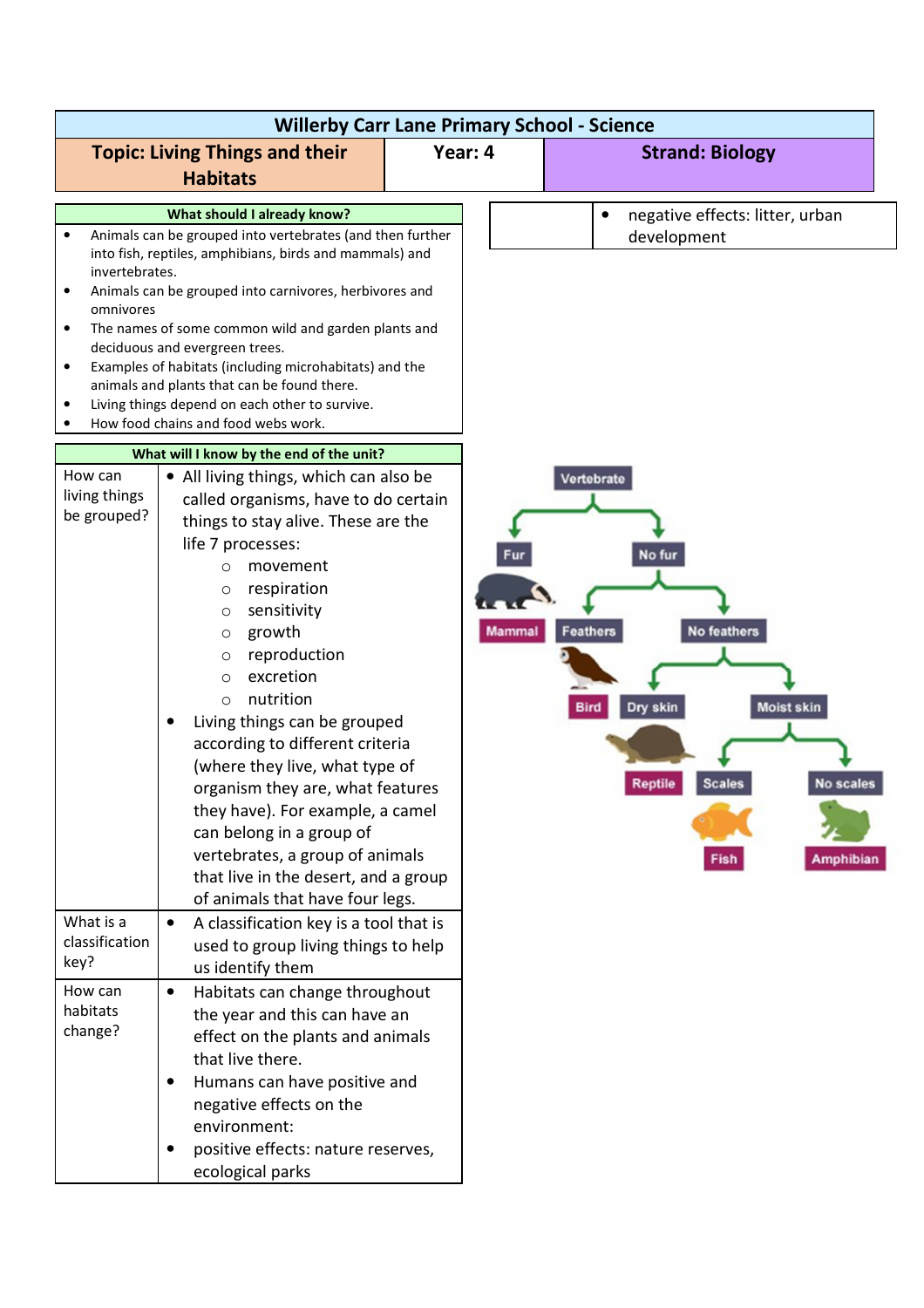| <b>Vocabulary</b> |                                              |  |  |
|-------------------|----------------------------------------------|--|--|
| biomes            | a natural area of vegetation and<br>animals. |  |  |
| carnivore         | an animal that eats meat.                    |  |  |
| classification    | a system which divides things into           |  |  |
| kev               | groups or types                              |  |  |
| criteria          | a factor on which something is judged        |  |  |
| deciduous         | trees that lose leaves in the autumn         |  |  |
|                   | every year                                   |  |  |
| environment       | all the circumstances, people, things,       |  |  |
|                   | and events around them that                  |  |  |
|                   | influence their life                         |  |  |
| evergreen         | a tree or bush which has green leaves        |  |  |
|                   | all the year round                           |  |  |
| excretion         | the process of eliminating waste from        |  |  |
|                   | the body.                                    |  |  |
| food chain        | a series of living things which are          |  |  |
|                   | linked to each other because each            |  |  |
|                   | thing feeds on the one next to it in         |  |  |
|                   | the series.                                  |  |  |
| habitat           | the natural environment in which an          |  |  |
|                   | animal or plant normally lives or            |  |  |
|                   | grows herbivore an animal that only          |  |  |
|                   | eats plants.                                 |  |  |

| invertebrate   | a creature that does not have a spine,<br>for example an insect, a worm, or an<br>octopus.       |
|----------------|--------------------------------------------------------------------------------------------------|
| life processes | there are seven processes that tell us<br>that living things are alive                           |
| microhabitat   | a small part of the environment that<br>supports a habitat, such as a fallen log<br>in a forest. |
| minibeast      | a small invertebrate animal such as<br>an insect or spider.                                      |
| nutrition      | the process of taking food into the<br>body and absorbing the nutrients in<br>those foods.       |
| omnivore       | person or animal eats all kinds of<br>food, including both meat and plants.                      |
| organism       | a living thing.                                                                                  |
| reproduction   | when an animal or plant produces<br>one or more individuals similar to<br>itself.                |
| respiration    | process of respiring; breathing;<br>inhaling and exhaling air.                                   |
| sensitivity    | responding to the external<br>environment urban belonging to, or<br>relating to, a town or city. |
| vegetation     | plants, trees and flowers.                                                                       |
| vertebrate     | a creature which has a spine.                                                                    |

## **Investigate!**

- Complete Venn diagrams to show if living things can be grouped into two or more groups.
- Use criteria to sort living things in a Carroll diagram
- Sort vertebrate and invertebrate animals into groups, describing their key features. Use a classification key to identify which group of vertebrates animals belong to and then create your own.
- Carefully observe minibeasts in a microhabitat and use a classification key to identify them.
- Explore examples of human impact (both positive and negative) on environments.

## **Common misconceptions**

Some children may think:

- the death of one of the parts of a food chain or web has no or limited consequences on the rest of the chain
- there is always plenty of food for wild animals
- animals are only land-living creatures
- animals and plants can adapt to their habitats, however they change
- all changes to habitats are negative.